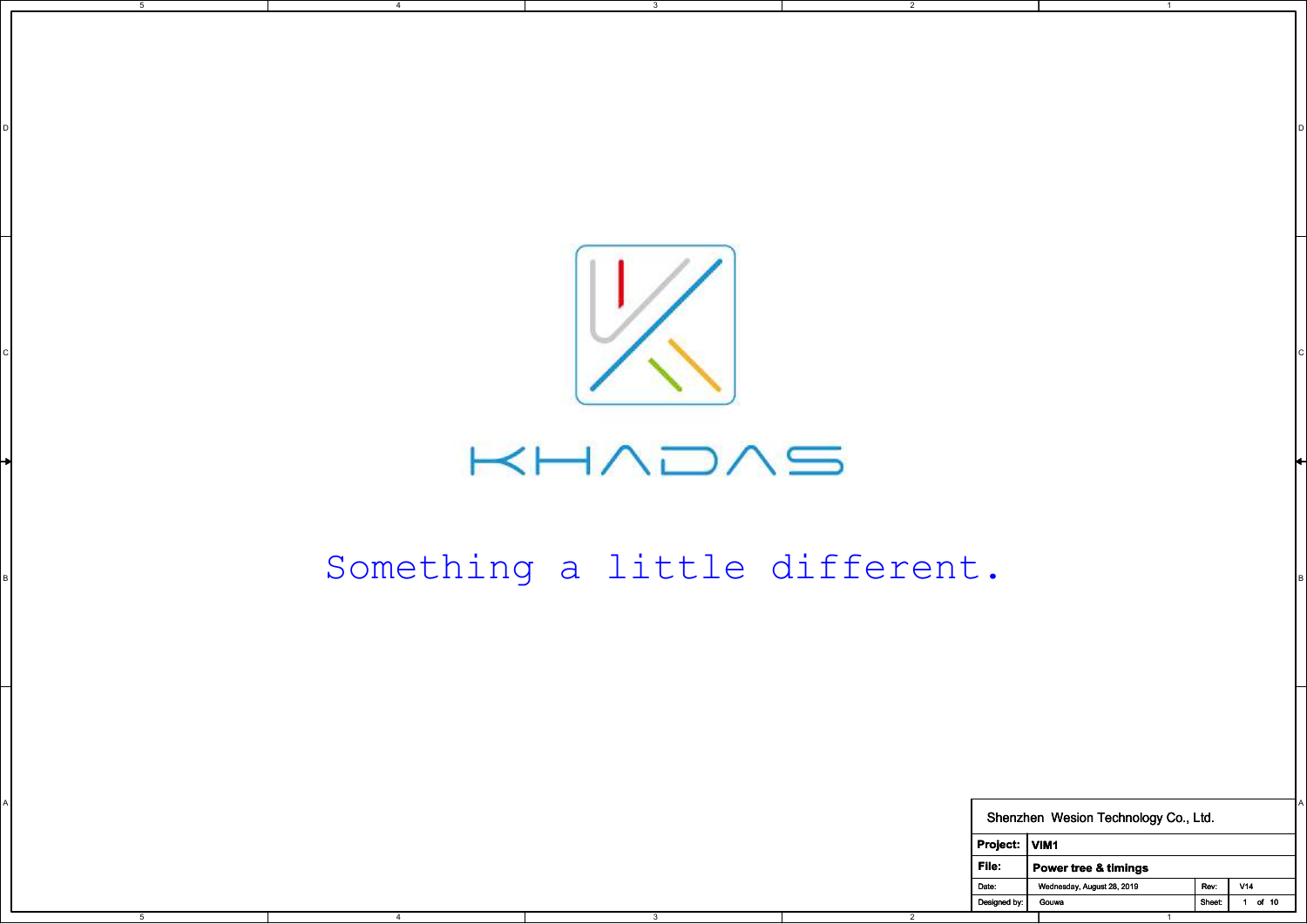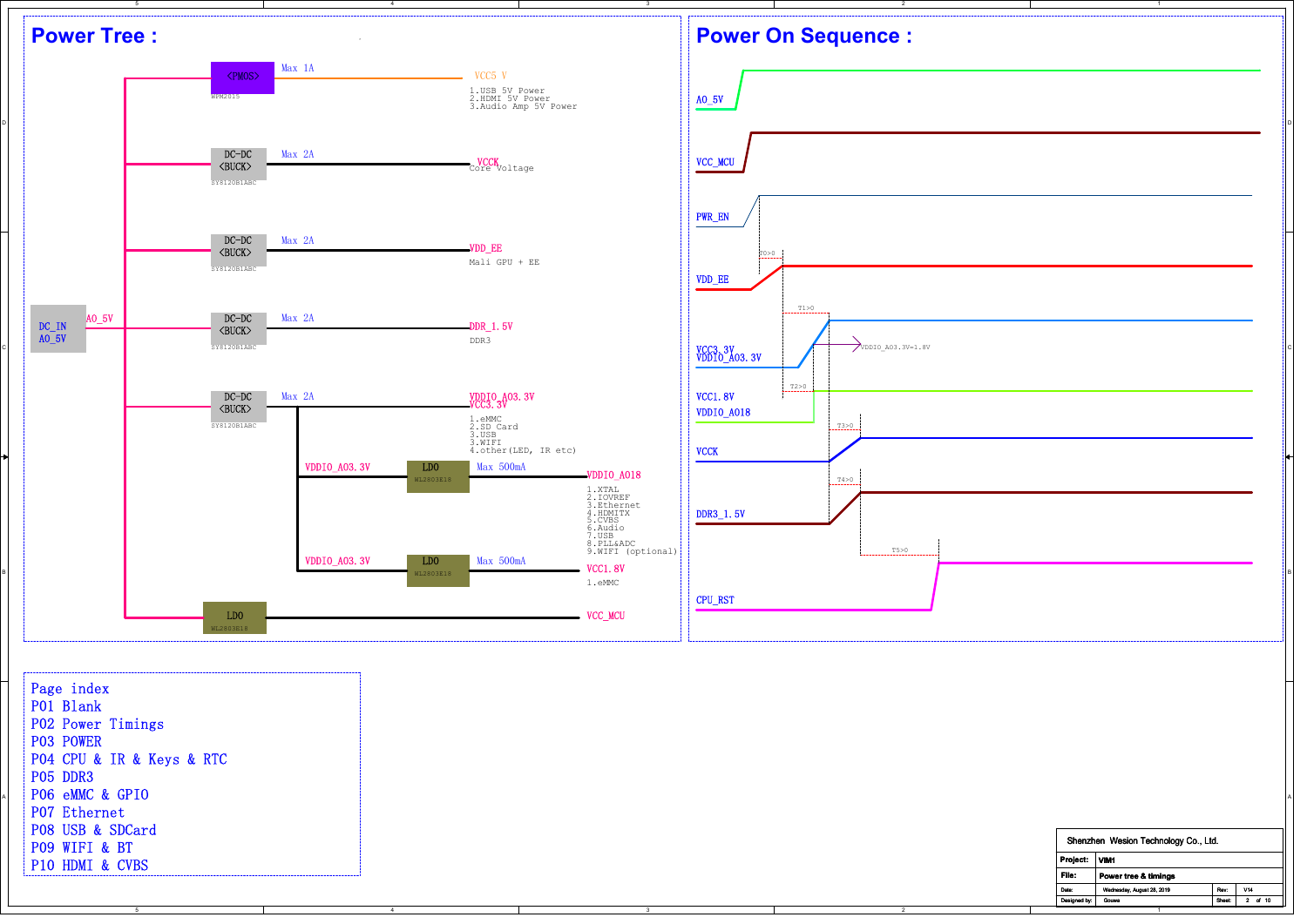

5

5



2

2



1



B I am a comparative contract that the contract of the contract of the contract of the contract of the contract of the contract of the contract of the contract of the contract of the contract of the contract of the contrac

3



4





| Shenzhen Wesion Technology Co., Ltd.              |  |
|---------------------------------------------------|--|
| Project:<br>VIM <sub>1</sub>                      |  |
| File:<br>Power                                    |  |
| V14<br>Date:<br>Wednesday, August 28, 2019<br>Rev |  |
| Designed by:<br>Sheet:<br>of 10<br>Gouwa<br>3.    |  |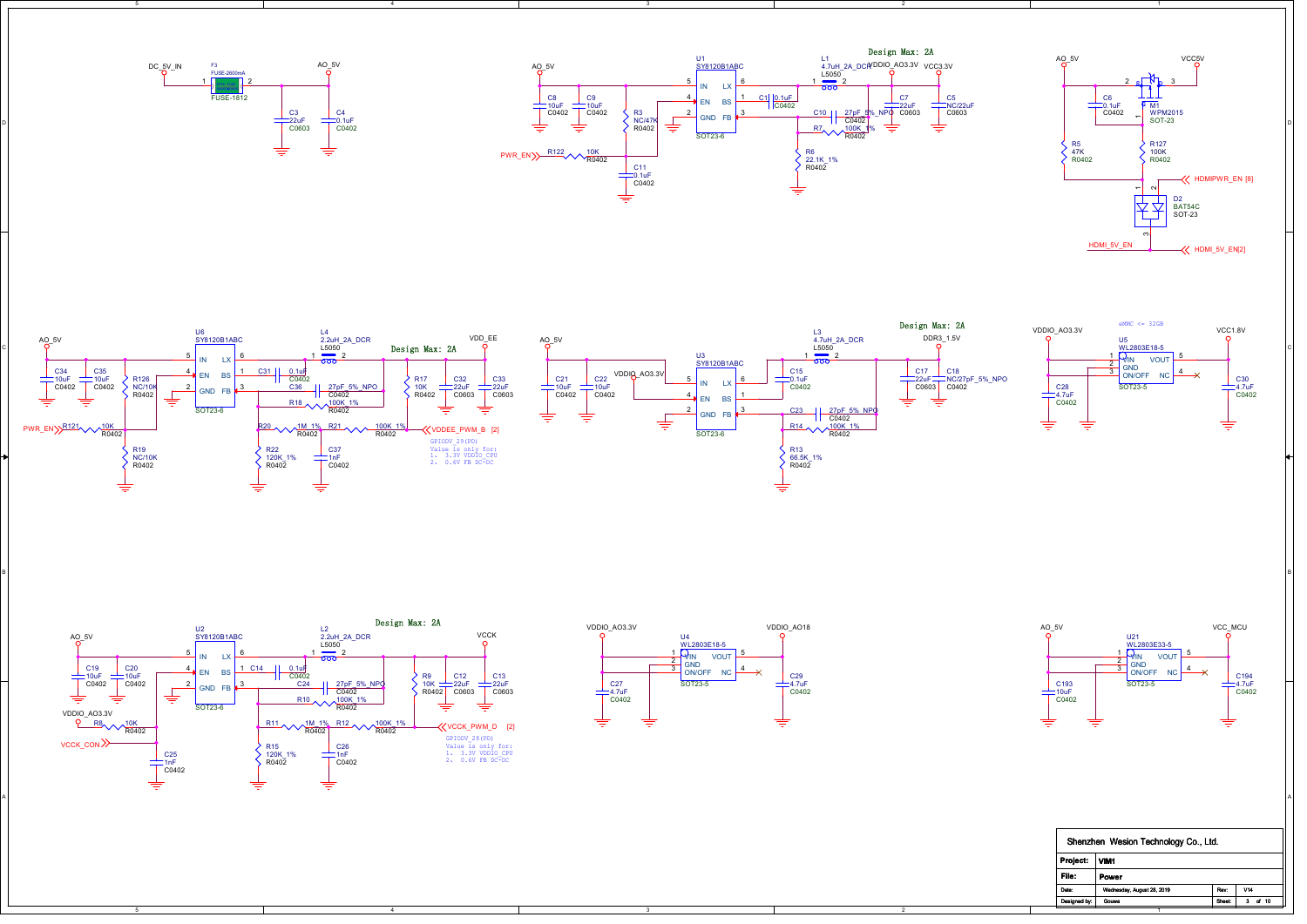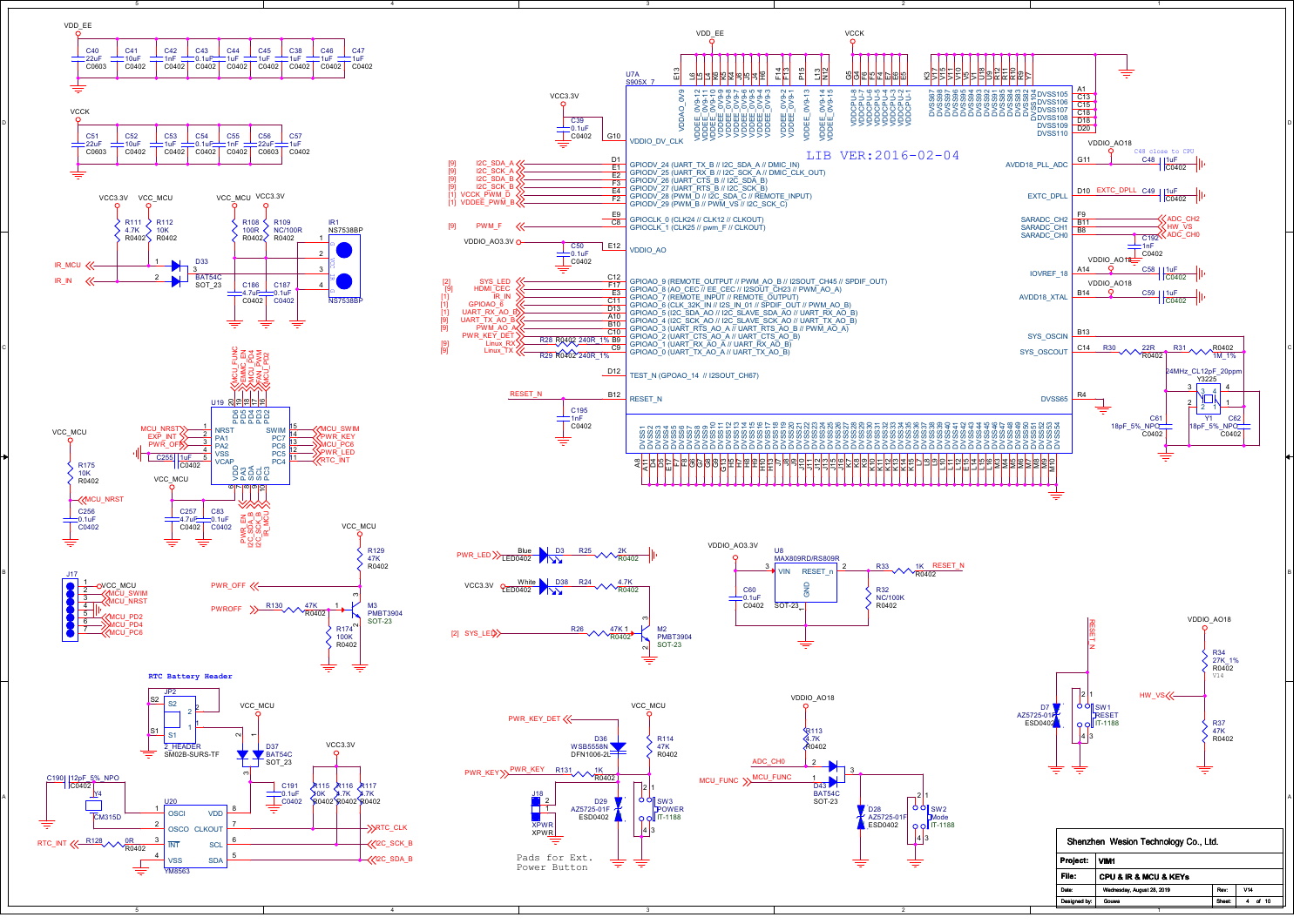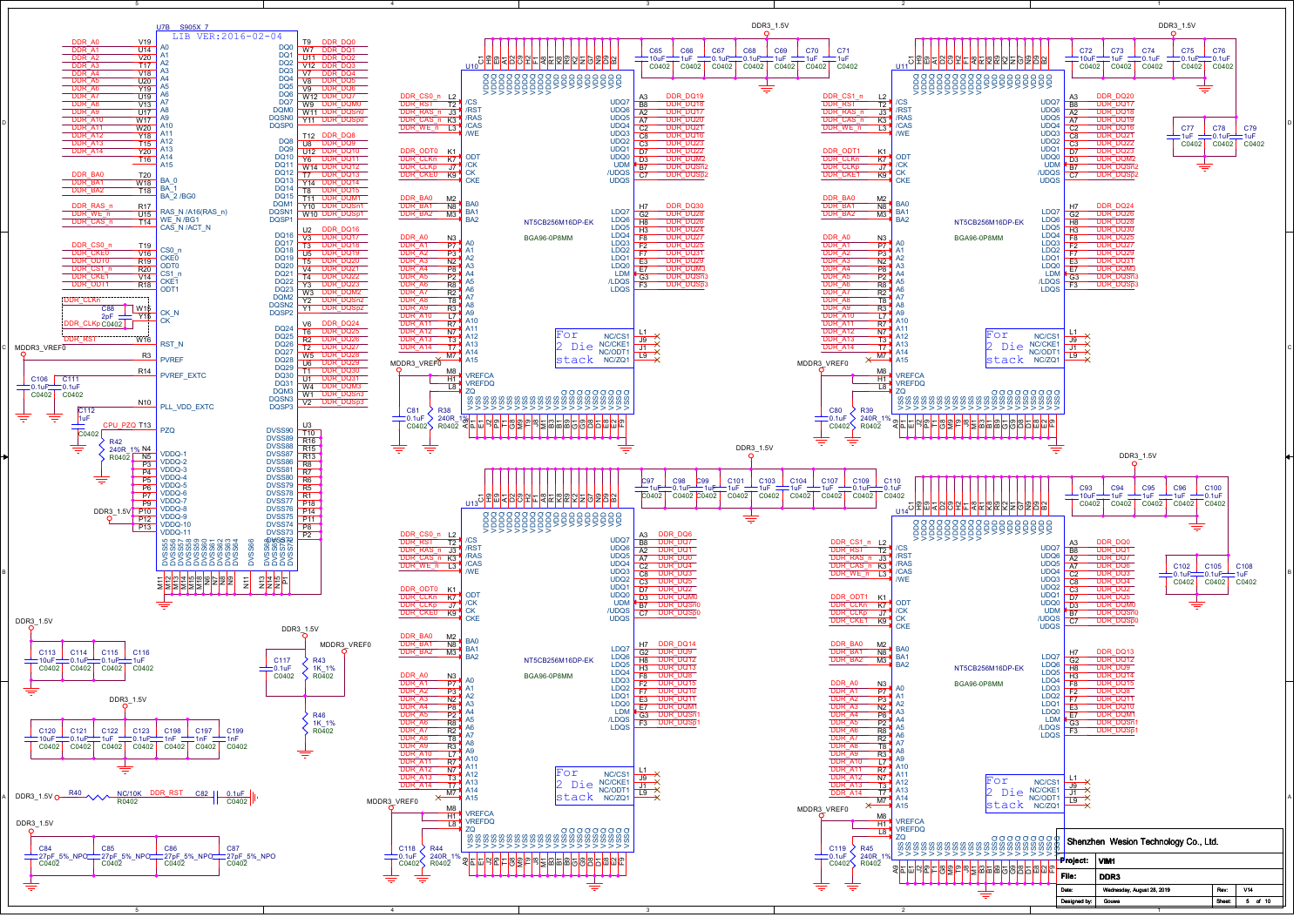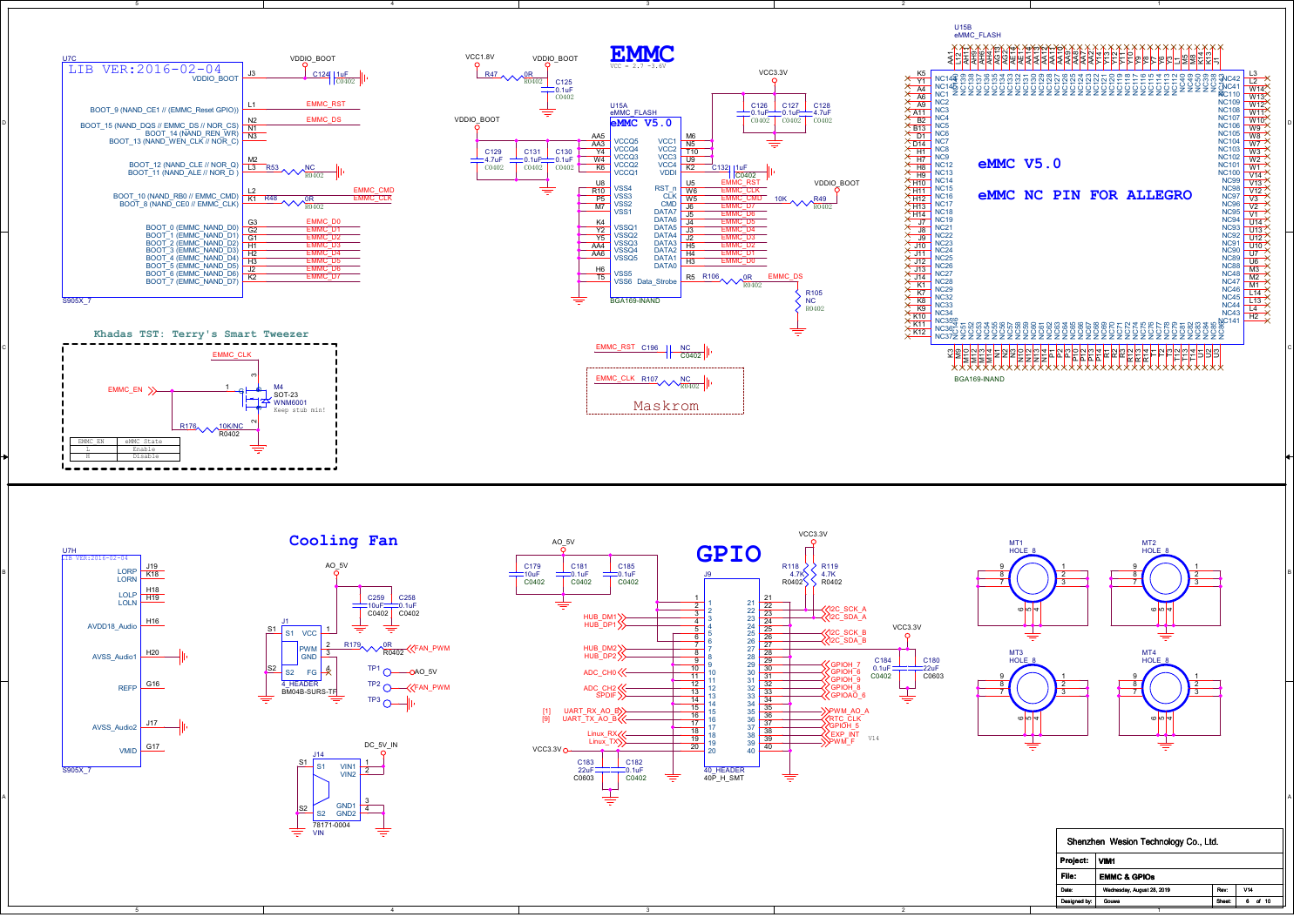

5

 $\overline{A}$ 

2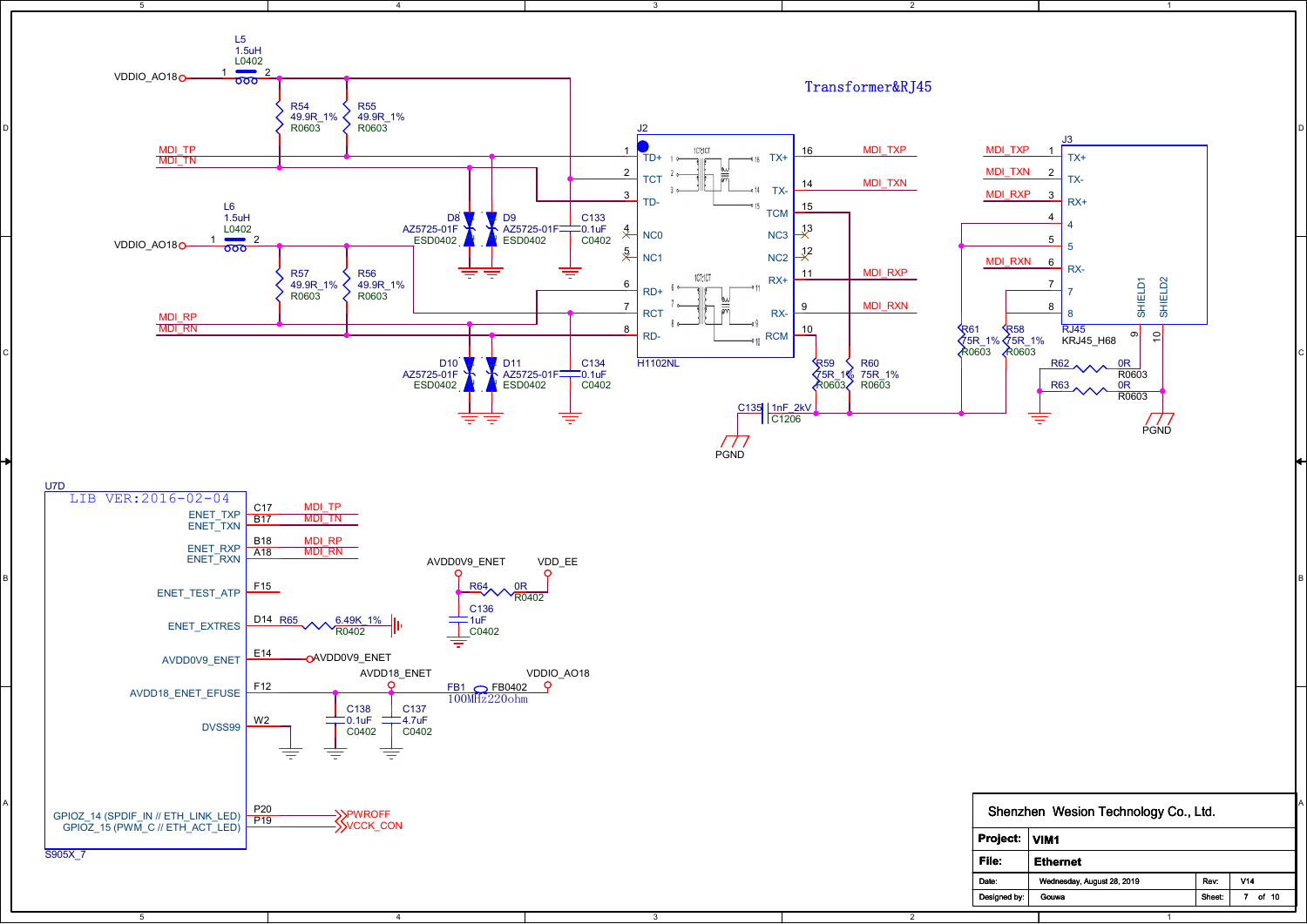



5



3



| Project:<br>VIM <sub>1</sub><br>File:<br><b>USB &amp; SDCard</b><br>V14<br>Date:<br>Wednesday, August 28, 2019<br>Rev<br>Designed by:<br>Sheet:<br>of 10<br>Gouwa<br>8 | Shenzhen Wesion Technology Co., Ltd. |  |  |  |  |  |
|------------------------------------------------------------------------------------------------------------------------------------------------------------------------|--------------------------------------|--|--|--|--|--|
|                                                                                                                                                                        |                                      |  |  |  |  |  |
|                                                                                                                                                                        |                                      |  |  |  |  |  |
|                                                                                                                                                                        |                                      |  |  |  |  |  |
|                                                                                                                                                                        |                                      |  |  |  |  |  |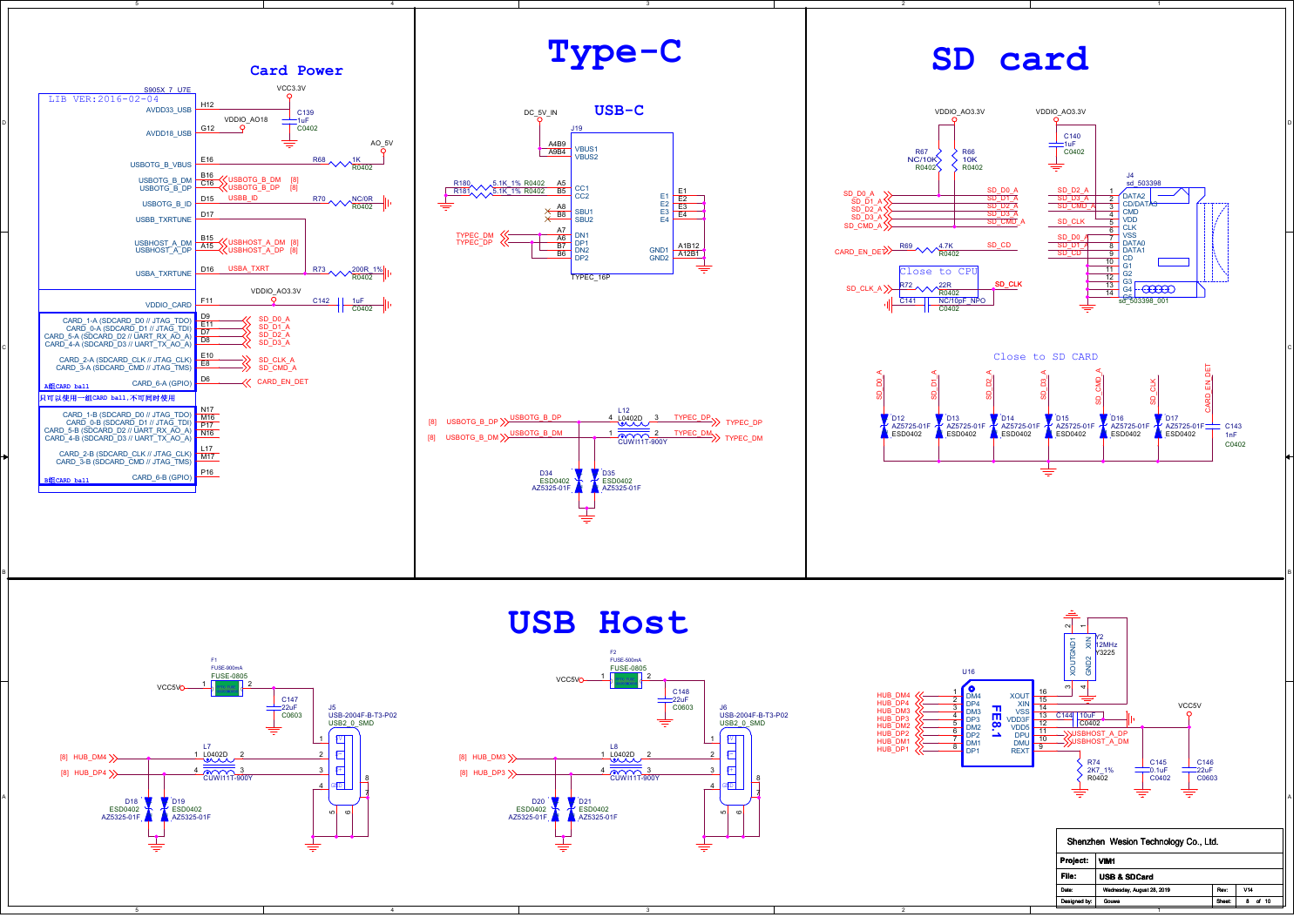

2

1

5